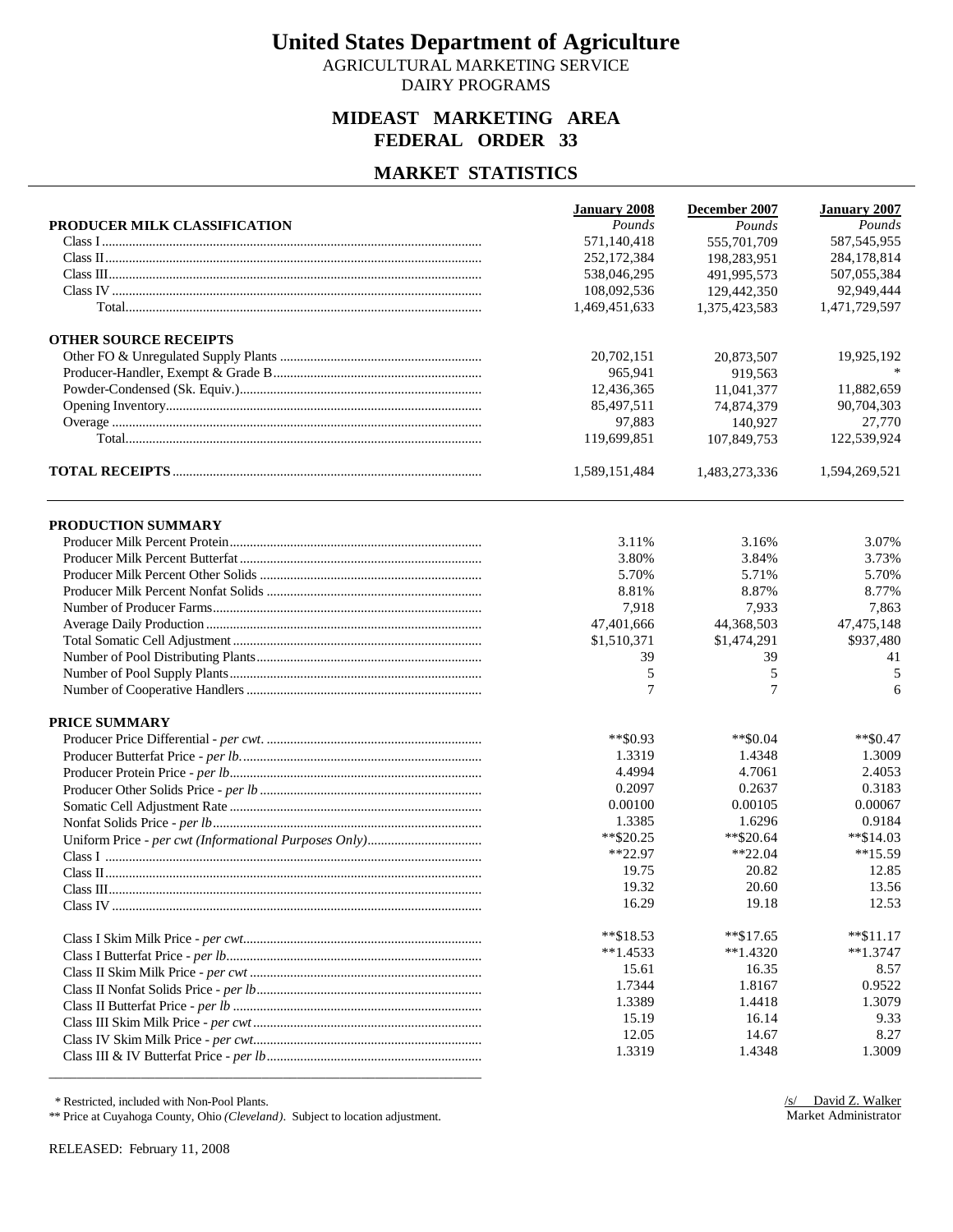AGRICULTURAL MARKETING SERVICE DAIRY PROGRAMS

### **MIDEAST MARKETING AREA FEDERAL ORDER 33**

#### **MARKET STATISTICS**

|                              | <b>February 2008</b> | <b>January 2008</b> | February 2007 |
|------------------------------|----------------------|---------------------|---------------|
| PRODUCER MILK CLASSIFICATION | Pounds               | Pounds              | Pounds        |
|                              | 536, 362, 711        | 571,140,418         | 530,715,631   |
|                              | 226,591,591          | 252,172,384         | 244,933,428   |
|                              | 509,508,896          | 538,046,295         | 414,339,142   |
|                              | 102,921,636          | 108,092,536         | 87,300,955    |
|                              | 1,375,384,834        | 1,469,451,633       | 1,277,289,156 |
| <b>OTHER SOURCE RECEIPTS</b> |                      |                     |               |
|                              | 25,855,110           | 20,702,151          | 22,340,791    |
|                              | 849,719              | 965,941             |               |
|                              | 11,435,408           | 12.436.365          | 11,139,328    |
|                              | 83,082,641           | 85,497,511          | 82,539,622    |
|                              | 716,053              | 97,883              | 1,023,708     |
|                              | 121,938,931          | 119,699,851         | 117,043,449   |
|                              | 1,497,323,765        | 1,589,151,484       | 1,394,332,605 |
| PRODUCTION SUMMARY           |                      |                     |               |
|                              | 3.11%                | 3.11%               | 3.11%         |
|                              | 3.78%                | 3.80%               | 3.78%         |
|                              | 5.70%                | 5.70%               | 5.70%         |
|                              | 8.81%                | 8.81%               | 8.81%         |
|                              | 7,723                | 7,918               | 7,788         |
|                              | 47,427,063           | 47,401,666          | 45,617,470    |
|                              | \$1,178,672          | \$1,510,371         | \$715,943     |
|                              | 39                   | 39                  | 40            |
|                              | 5                    | 5                   | 5             |
|                              | 7                    | $\tau$              | 6             |
| <b>PRICE SUMMARY</b>         |                      |                     |               |
|                              | $*$ \$1.62           | $*$ \$0.93          | $**$ \$0.05   |
|                              | 1.3010               | 1.3319              | 1.3112        |
|                              | 4.0180               | 4.4994              | 2.4125        |
|                              | 0.0803               | 0.2097              | 0.4170        |
|                              | 0.00092              | 0.00100             | 0.00067       |
|                              | 1.1643               | 1.3385              | 0.9356        |
|                              | $*$ \$18.65          | $*$ \$20.25         | $*$ \$14.23   |
|                              | $**21.68$            | $*22.97$            | $**15.39$     |
|                              | 18.46                | 19.75               | 13.08         |
|                              | 17.03                | 19.32               | 14.18         |
|                              | 14.67                | 16.29               | 12.71         |
|                              | $*$ $$17.44$         | $*$ $$18.53$        | $*$ \$11.19   |
|                              | $**1.3860$           | $*1.4533$           | $*1.3106$     |
|                              | 14.39                | 15.61               | 8.77          |
|                              | 1.5989               | 1.7344              | 0.9744        |
|                              | 1.3080               | 1.3389              | 1.3182        |
|                              | 12.93                | 15.19               | 9.94          |
|                              | 10.48                | 12.05               | 8.42          |
|                              | 1.3010               | 1.3319              | 1.3112        |
|                              |                      |                     |               |

\* Restricted, included with Non-Pool Plants.

\*\* Price at Cuyahoga County, Ohio *(Cleveland)*. Subject to location adjustment.

RELEASED: March 12, 2008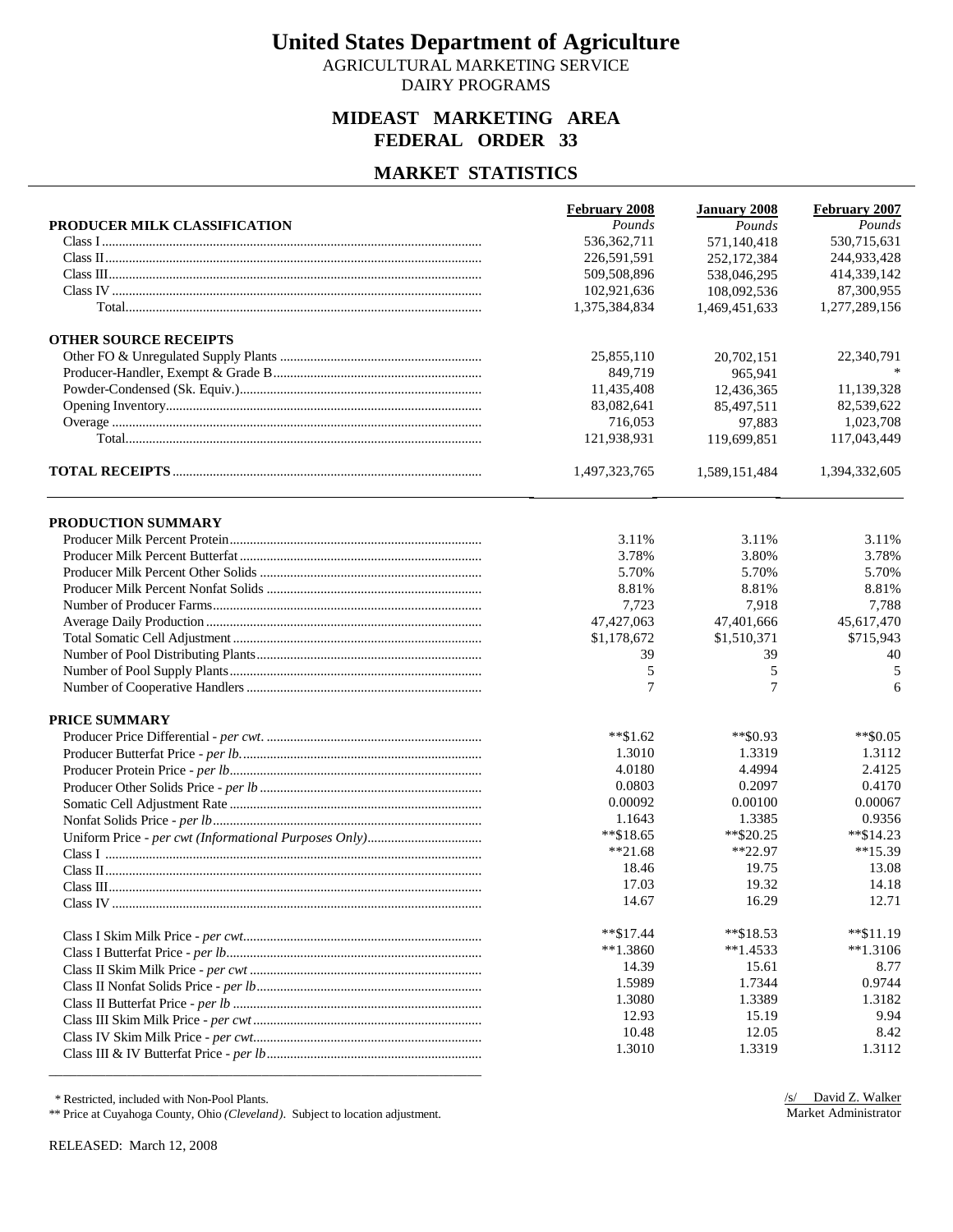AGRICULTURAL MARKETING SERVICE DAIRY PROGRAMS

### **MIDEAST MARKETING AREA FEDERAL ORDER 33**

#### **MARKET STATISTICS**

|                              | March 2008     | February 2008 | March 2007    |
|------------------------------|----------------|---------------|---------------|
| PRODUCER MILK CLASSIFICATION | Pounds         | Pounds        | Pounds        |
|                              | 551,305,854    | 536, 362, 711 | 586,809,013   |
|                              | 247.029.634    | 226.591.591   | 298,099,757   |
|                              | 351,301,098    | 509,508,896   | 461,152,632   |
|                              | 138,721,318    | 102,921,636   | 86,360,101    |
|                              | 1,288,357,904  | 1,375,384,834 | 1,432,421,503 |
| <b>OTHER SOURCE RECEIPTS</b> |                |               |               |
|                              | 19,610,136     | 25,855,110    | 23,988,636    |
|                              | 64,751         | 849,719       |               |
|                              | 13, 173, 255   | 11,435,408    | 14,266,458    |
|                              | 75,206,808     | 83,082,641    | 83,469,171    |
|                              | 14,158         | 716,053       | 533,495       |
|                              | 108,069,108    | 121,938,931   | 122,257,760   |
|                              | 1,396,427,012  | 1,497,323,765 | 1,554,679,263 |
| PRODUCTION SUMMARY           |                |               |               |
|                              | 3.09%          | 3.11%         | 3.06%         |
|                              | 3.77%          | 3.78%         | 3.72%         |
|                              | 5.69%          | 5.70%         | 5.71%         |
|                              | 8.78%          | 8.81%         | 8.77%         |
|                              | 7,695          | 7,723         | 7,849         |
|                              | 41,559,932     | 47, 427, 063  | 46,207,145    |
|                              | \$1,170,566    | \$1,178,672   | \$743,644     |
|                              | 39             | 39            | 41            |
|                              | $\overline{4}$ | 5             | 5             |
|                              | 7              | 7             | 6             |
| <b>PRICE SUMMARY</b>         |                |               |               |
|                              | $**$ (\$0.79)  | $**\$1.62$    | $**$ \$0.03   |
|                              | 1.3604         | 1.3010        | 1.3769        |
|                              | 4.3331         | 4.0180        | 2.4329        |
|                              | 0.0493         | 0.0803        | 0.5257        |
|                              | 0.00098        | 0.00092       | 0.00069       |
|                              | 1.0833         | 1.1643        | 1.0229        |
|                              | $*$ \$17.21    | $*$ $$18.65$  | $*$ \$15.12   |
|                              | $**18.70$      | $*21.68$      | $**16.25$     |
|                              | 15.63          | 18.46         | 13.60         |
|                              | 18.00          | 17.03         | 15.09         |
|                              | 14.17          | 14.67         | 13.71         |
|                              | $*$ $$14.54$   | $*$ $$17.44$  | $*$ \$12.00   |
|                              | $*1.3338$      | $**1.3860$    | $*1.3335$     |
|                              | 11.24          | 14.39         | 9.07          |
|                              | 1.2489         | 1.5989        | 1.0078        |
|                              | 1.3674         | 1.3080        | 1.3839        |
|                              | 13.72          | 12.93         | 10.64         |
|                              | 9.75           | 10.48         | 9.21          |
|                              | 1.3604         | 1.3010        | 1.3769        |
|                              |                |               |               |

\* Restricted, included with Non-Pool Plants.

\*\* Price at Cuyahoga County, Ohio *(Cleveland)*. Subject to location adjustment.

RELEASED: April 10, 2008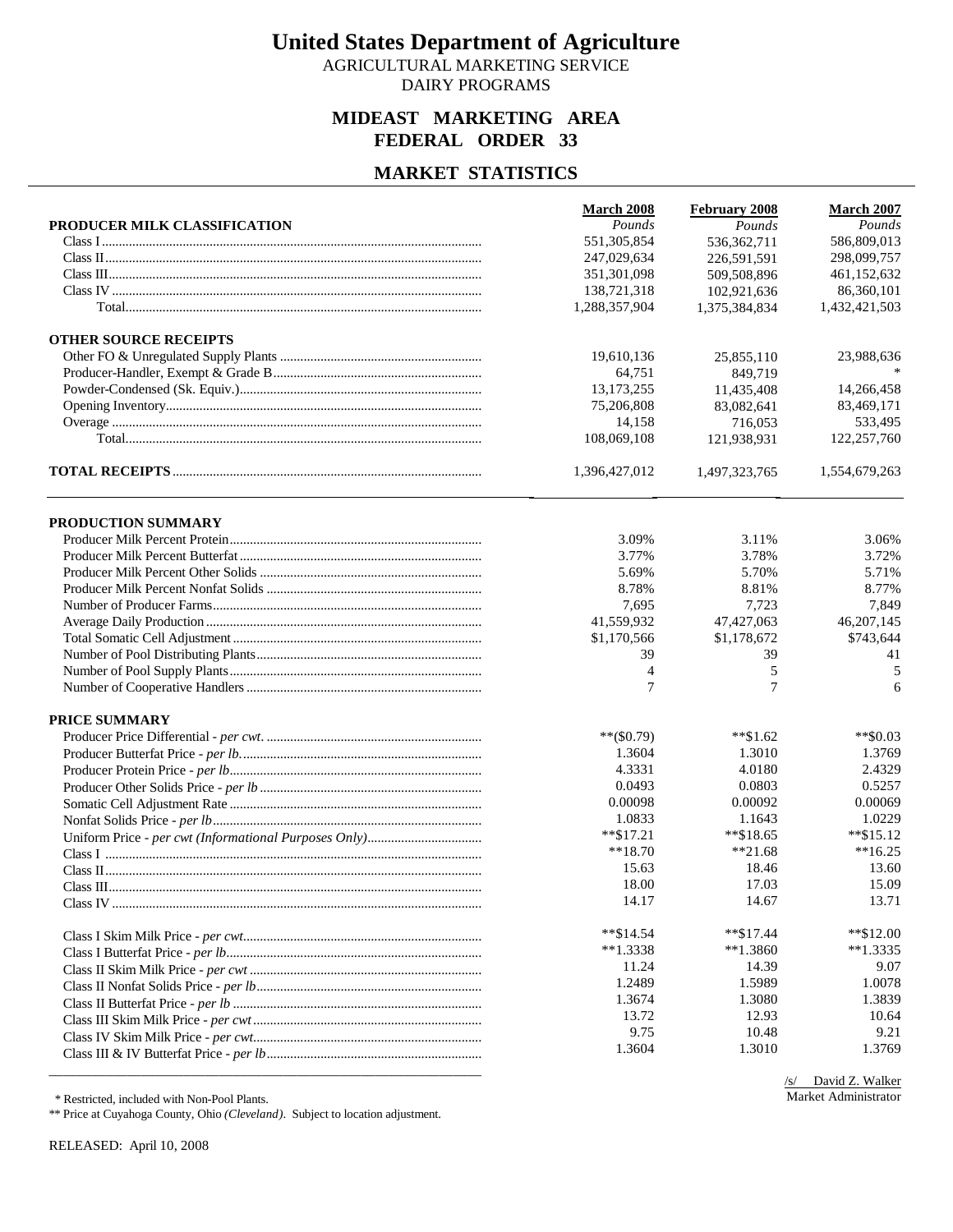AGRICULTURAL MARKETING SERVICE DAIRY PROGRAMS

### **MIDEAST MARKETING AREA FEDERAL ORDER 33**

#### **MARKET STATISTICS**

|                              | April 2008    | <b>March 2008</b> | <b>April 2007</b> |
|------------------------------|---------------|-------------------|-------------------|
| PRODUCER MILK CLASSIFICATION | Pounds        | Pounds            | Pounds            |
|                              | 536,615,101   | 551,305,854       | 530,133,952       |
|                              | 254,141,600   | 247,029,634       | 296,434,699       |
|                              | 505,257,040   | 351,301,098       | 468,802,468       |
|                              | 148,120,588   | 138,721,318       | 120,618,683       |
|                              | 1,444,134,329 | 1,288,357,904     | 1,415,989,802     |
| <b>OTHER SOURCE RECEIPTS</b> |               |                   |                   |
|                              | 31,088,750    | 19,610,136        | 26,488,307        |
|                              | 860,969       | 64,751            |                   |
|                              | 14,900,002    | 13,173,255        | 13,588,186        |
|                              | 94,198,026    | 75,206,808        | 83,064,034        |
|                              | 272,987       | 14,158            | 15,075            |
|                              | 141,320,734   | 108,069,108       | 123,155,602       |
|                              | 1,585,455,063 | 1,396,427,012     | 1,539,145,404     |
| PRODUCTION SUMMARY           |               |                   |                   |
|                              | 3.04%         | 3.09%             | 3.04%             |
|                              | 3.70%         | 3.77%             | 3.66%             |
|                              | 5.70%         | 5.69%             | 5.71%             |
|                              | 8.74%         | 8.78%             | 8.75%             |
|                              | 7,693         | 7,695             | 7,789             |
|                              | 48,137,811    | 41,559,932        | 47,199,660        |
|                              | \$1,254,118   | \$1,170,566       | \$849,719         |
|                              | 40            | 39                | 39                |
|                              | 5             | 4                 | 5                 |
|                              | 7             | 7                 | 6                 |
| <b>PRICE SUMMARY</b>         |               |                   |                   |
|                              | $***1.01$     | $**$ (\$0.79)     | $**$ \$0.00       |
|                              | 1.4748        | 1.3604            | 1.4657            |
|                              | 3.7579        | 4.3331            | 2.5212            |
|                              | 0.0622        | 0.0493            | 0.6008            |
|                              | 0.00091       | 0.00098           | 0.00071           |
|                              | 1.0827        | 1.0833            | 1.2656            |
|                              | $**\$17.77$   | $*$ $$17.21$      | **\$16.09         |
|                              | $**20.61$     | $**18.70$         | $**17.00$         |
|                              | 15.29         | 15.63             | 14.51             |
|                              | 16.76         | 18.00             | 16.09             |
|                              | 14.56         | 14.17             | 16.12             |
|                              | **\$16.39     | $*$ $$14.54$      | $*$ \$12.50       |
|                              | $**1.3683$    | $**1.3338$        | $*1.4096$         |
|                              | 10.47         | 11.24             | 9.69              |
|                              | 1.1633        | 1.2489            | 1.0767            |
|                              | 1.4818        | 1.3674            | 1.4727            |
|                              | 12.02         | 13.72             | 11.36             |
|                              | 9.74          | 9.75              | 11.39             |
|                              | 1.4748        | 1.3604            | 1.4657            |
|                              |               |                   |                   |

\* Restricted, included with Non-Pool Plants.

\*\* Price at Cuyahoga County, Ohio *(Cleveland)*. Subject to location adjustment.

RELEASED: May 10, 2008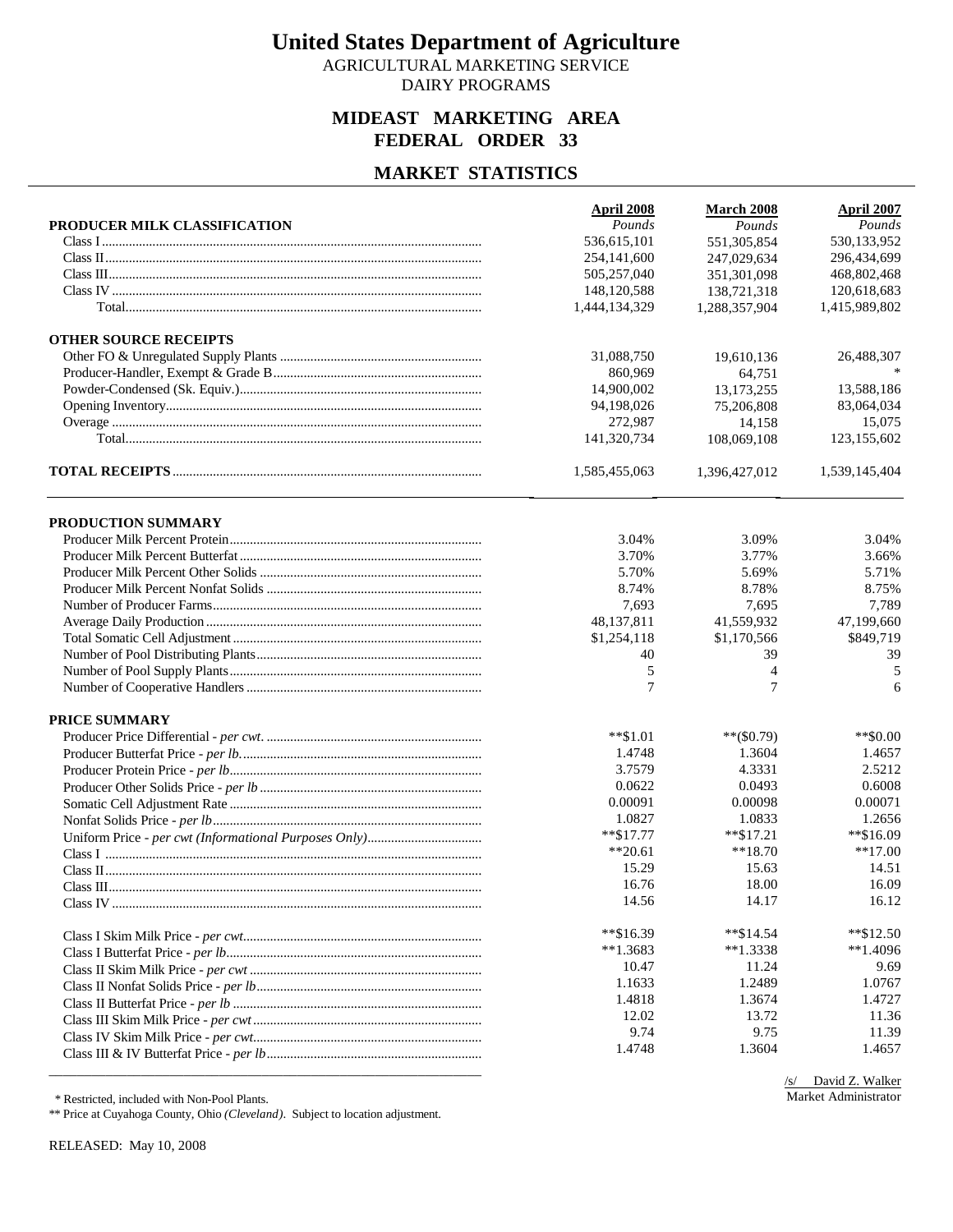AGRICULTURAL MARKETING SERVICE DAIRY PROGRAMS

### **MIDEAST MARKETING AREA FEDERAL ORDER 33**

### **MARKET STATISTICS**

|                              | <b>May 2008</b> | <b>April 2008</b> | <b>May 2007</b> |
|------------------------------|-----------------|-------------------|-----------------|
| PRODUCER MILK CLASSIFICATION | Pounds          | Pounds            | Pounds          |
|                              | 565,473,313     | 536,615,101       | 546,879,194     |
|                              | 263,747,166     | 254,141,600       | 284,349,586     |
|                              | 263,466,497     | 505,257,040       | 514,097,122     |
|                              | 137,770,198     | 148,120,588       | 79,023,554      |
|                              | 1,230,457,174   | 1,444,134,329     | 1,424,349,456   |
| <b>OTHER SOURCE RECEIPTS</b> |                 |                   |                 |
|                              | 18,484,717      | 31,088,750        | 20,467,394      |
|                              | 75,675          | 860.969           |                 |
|                              | 16,899,612      | 14,900,002        | 16,775,604      |
|                              | 83,548,222      | 94,198,026        | 83,205,736      |
|                              | 742,721         | 272,987           | 96,378          |
|                              | 119,750,947     | 141,320,734       | 120,545,112     |
|                              | 1,350,208,121   | 1,585,455,063     | 1,544,894,568   |
| PRODUCTION SUMMARY           |                 |                   |                 |
|                              | 3.02%           | 3.04%             | 3.00%           |
|                              | 3.62%           | 3.70%             | 3.58%           |
|                              | 5.72%           | 5.70%             | 5.70%           |
|                              | 8.74%           | 8.74%             | 8.70%           |
|                              | 7,483           | 7,693             | 7,702           |
|                              | 39,692,167      | 48,137,811        | 45,946,757      |
|                              | \$1,233,021     | \$1,254,118       | \$979,374       |
|                              | 42              | 40                | 40              |
|                              | $\overline{4}$  | 5                 | 3               |
|                              | 7               | $\overline{7}$    | 7               |
| <b>PRICE SUMMARY</b>         |                 |                   |                 |
|                              | $**$(0.65)$     | $*$ \$1.01        | $*$ \$0.03      |
|                              | 1.5562          | 1.4748            | 1.5706          |
|                              | 4.1108          | 3.7579            | 2.9424          |
|                              | 0.0766          | 0.0622            | 0.5791          |
|                              | 0.00098         | 0.00091           | 0.00080         |
|                              | 1.1301          | 1.0827            | 1.4949          |
|                              | $*$ $$17.53$    | $***$ \$17.77     | $*$ \$17.63     |
|                              | $**18.62$       | $**20.61$         | $**17.92$       |
|                              | 15.51           | 15.29             | 16.62           |
|                              | 18.18           | 16.76             | 17.60           |
|                              | 15.26           | 14.56             | 18.48           |
|                              | **\$13.90       | $*$ $$16.39$      | $*$ \$13.28     |
|                              | $**1.4863$      | $*1.3683$         | $*1.4589$       |
|                              | 10.40           | 10.47             | 11.50           |
|                              | 1.1556          | 1.1633            | 1.2778          |
|                              | 1.5632          | 1.4818            | 1.5776          |
|                              | 13.20           | 12.02             | 12.54           |
|                              | 10.17           | 9.74              | 13.45           |
|                              | 1.5562          | 1.4748            | 1.5706          |
|                              |                 |                   |                 |

\* Restricted, included with Non-Pool Plants.

\*\* Price at Cuyahoga County, Ohio *(Cleveland)*. Subject to location adjustment.

RELEASED: June 11, 2008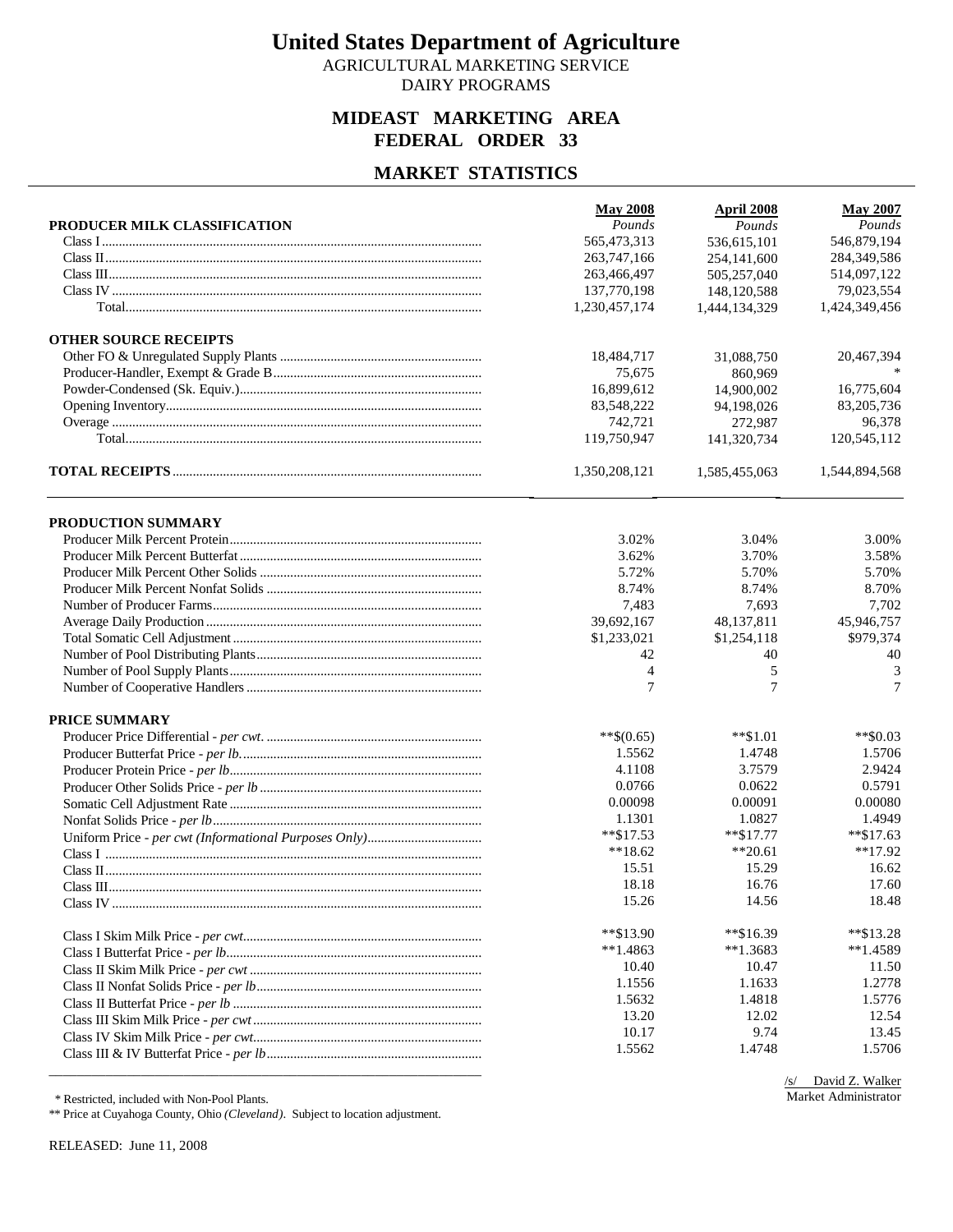AGRICULTURAL MARKETING SERVICE DAIRY PROGRAMS

### **MIDEAST MARKETING AREA FEDERAL ORDER 33**

#### **MARKET STATISTICS**

|                              | <b>June 2008</b>             | <b>May 2008</b>              | <b>June 2007</b>            |
|------------------------------|------------------------------|------------------------------|-----------------------------|
| PRODUCER MILK CLASSIFICATION | Pounds<br>477,717,334        | Pounds                       | Pounds                      |
|                              |                              | 565,473,313                  | 492,901,245                 |
|                              | 264,471,762                  | 263,747,166                  | 300,019,350                 |
|                              | 313,736,383                  | 263,466,497                  | 429,264,540                 |
|                              | 159,608,613<br>1,215,534,092 | 137,770,198<br>1,230,457,174 | 90,799,897<br>1,312,985,032 |
|                              |                              |                              |                             |
| <b>OTHER SOURCE RECEIPTS</b> |                              |                              |                             |
|                              | 21,204,882                   | 18,484,717                   | 14,848,477                  |
|                              | 85,933                       | 75,675                       |                             |
|                              | 17,951,445                   | 16,899,612                   | 14,346,361                  |
|                              | 88,149,167                   | 83,548,222                   | 80,720,756                  |
|                              | 131,350                      | 742,721                      | 491,233                     |
|                              | 127,522,777                  | 119,750,947                  | 110,406,827                 |
|                              | 1,343,056,869                | 1,350,208,121                | 1,423,391,859               |
|                              |                              |                              |                             |
| PRODUCTION SUMMARY           | 2.96%                        | 3.02%                        | 2.97%                       |
|                              | 3.56%                        | 3.62%                        | 3.53%                       |
|                              | 5.72%                        | 5.72%                        | 5.71%                       |
|                              | 8.68%                        | 8.74%                        | 8.68%                       |
|                              | 7,383                        | 7,483                        | 7,662                       |
|                              | 40,517,803                   | 39,692,167                   | 43,766,168                  |
|                              | \$1,040,381                  | \$1,233,021                  | \$827,869                   |
|                              | 41                           | 42                           | 38                          |
|                              | 4                            | $\overline{4}$               | $\overline{4}$              |
|                              | 7                            | $\overline{7}$               | 7                           |
| <b>PRICE SUMMARY</b>         |                              |                              |                             |
|                              | $**$(1.29)$                  | $**\$(0.65)$                 | $**\$(0.26)$                |
|                              | 1.6160                       | 1.5562                       | 1.6457                      |
|                              | 4.7193                       | 4.1108                       | 3.7059                      |
|                              | 0.0826                       | 0.0766                       | 0.5831                      |
|                              | 0.00108                      | 0.00098                      | 0.00093                     |
|                              | 1.1819                       | 1.1301                       | 1.7268                      |
|                              | **\$18.96                    | $*$ \$17.53                  | **\$19.91                   |
|                              | $**20.18$                    | $**18.62$                    | **19.84                     |
|                              | 16.19                        | 15.51                        | 18.89                       |
|                              | 20.25                        | 18.18                        | 20.17                       |
|                              | 15.92                        | 15.26                        | 20.76                       |
|                              |                              |                              |                             |
|                              | $*$ \$15.17                  | **\$13.90                    | **\$14.88                   |
|                              | $**1.5825$                   | $*1.4863$                    | $**1.5666$                  |
|                              | 10.89                        | 10.40                        | 13.58                       |
|                              | 1.2100                       | 1.1556                       | 1.5089                      |
|                              | 1.6230                       | 1.5632                       | 1.6527                      |
|                              | 15.12                        | 13.20                        | 14.93                       |
|                              | 10.64                        | 10.17                        | 15.54                       |
|                              | 1.6160                       | 1.5562                       | 1.6457                      |
|                              |                              |                              |                             |

\* Restricted, included with Non-Pool Plants.

\*\* Price at Cuyahoga County, Ohio *(Cleveland)*. Subject to location adjustment.

RELEASED: July 10, 2008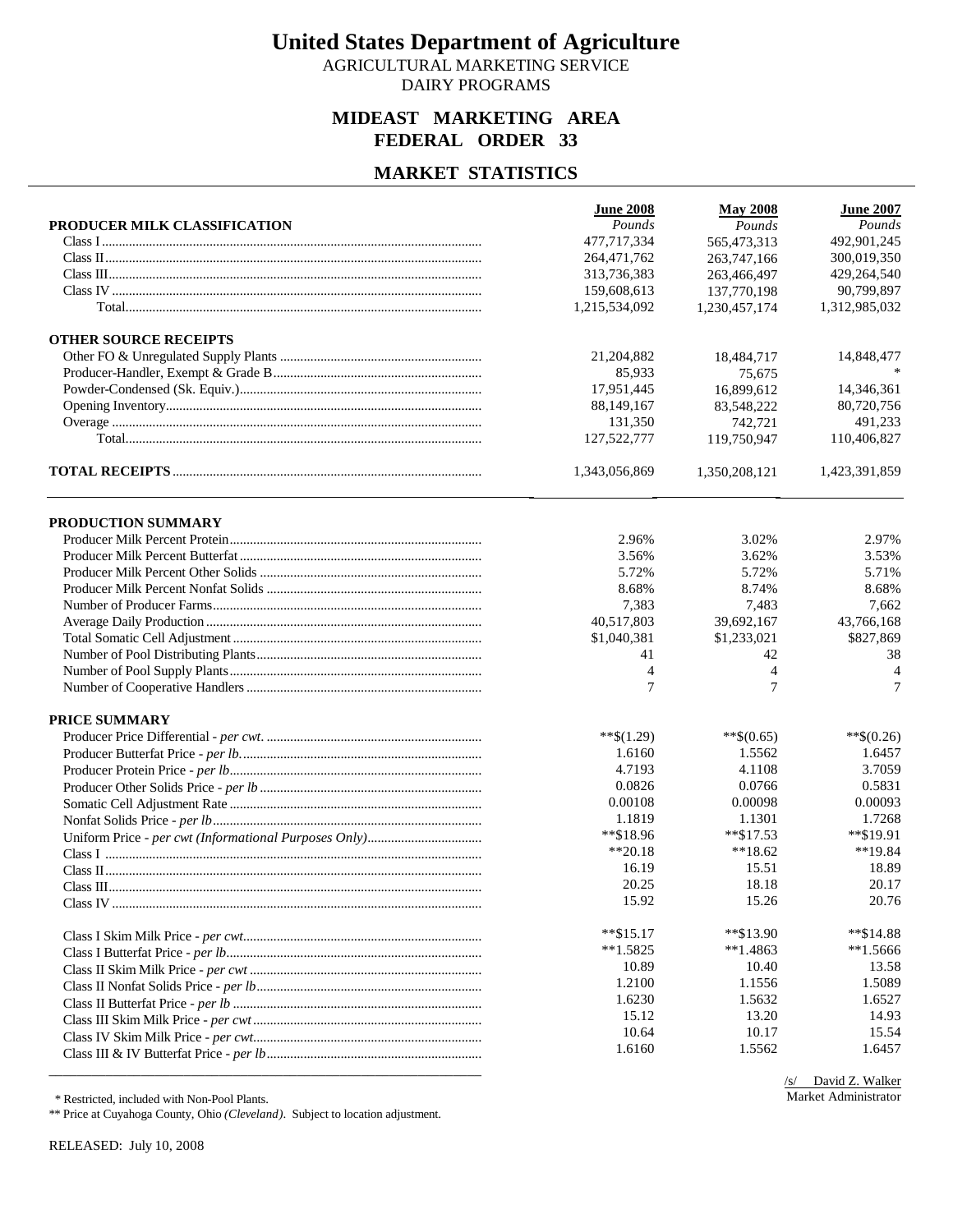AGRICULTURAL MARKETING SERVICE DAIRY PROGRAMS

### **MIDEAST MARKETING AREA FEDERAL ORDER 33**

### **MARKET STATISTICS**

|                              | <b>July 2008</b> | <b>June 2008</b> | <b>July 2007</b> |
|------------------------------|------------------|------------------|------------------|
| PRODUCER MILK CLASSIFICATION | Pounds           | Pounds           | Pounds           |
|                              | 505,556,376      | 477,717,334      | 498,402,844      |
|                              | 271,777,542      | 264,471,762      | 281,566,141      |
|                              | 484, 655, 289    | 313,736,383      | 558,322,916      |
|                              | 127,186,619      | 159,608,613      | 129,309,701      |
|                              | 1,389,175,826    | 1,215,534,092    | 1,467,601,602    |
| <b>OTHER SOURCE RECEIPTS</b> |                  |                  |                  |
|                              | 27,796,680       | 21,204,882       | 27,530,465       |
|                              | 1,319,589        | 85,933           |                  |
|                              | 16,701,811       | 17,951,445       | 13,213,542       |
|                              | 90,699,527       | 88,149,167       | 73,927,413       |
|                              | 55,007           | 131,350          | 1,989            |
|                              | 136,572,614      | 127,522,777      | 114,673,409      |
|                              | 1,525,748,440    | 1,343,056,869    | 1,582,275,011    |
| PRODUCTION SUMMARY           |                  |                  |                  |
|                              | 2.94%            | 2.96%            | 2.96%            |
|                              | 3.54%            | 3.56%            | 3.53%            |
|                              | 5.72%            | 5.72%            | 5.72%            |
|                              | 8.66%            | 8.68%            | 8.68%            |
|                              | 7,328            | 7,383            | 7,604            |
|                              | 44,812,123       | 40,517,803       | 47,341,987       |
|                              | \$802,866        | \$1,040,381      | \$798,336        |
|                              | 41               | 41               | 39               |
|                              | 5                | $\overline{4}$   | 5                |
|                              | 7                | $\tau$           | $\tau$           |
| <b>PRICE SUMMARY</b>         |                  |                  |                  |
|                              | $*$ $$1.47$      | $**\$(1.29)$     | $*$ $$0.59$      |
|                              | 1.6774           | 1.6160           | 1.6110           |
|                              | 4.0025           | 4.7193           | 4.2068           |
|                              | 0.0707           | 0.0826           | 0.5534           |
|                              | 0.00098          | 0.00108          | 0.00100          |
|                              | 1.2358           | 1.1819           | 1.8424           |
|                              | **\$19.71        | $*$ $$18.96$     | $*$ \$21.97      |
|                              | $**22.78$        | $**20.18$        | $*22.91$         |
|                              | 16.81            | 16.19            | 21.40            |
|                              | 18.24            | 20.25            | 21.38            |
|                              | 16.60            | 15.92            | 21.64            |
|                              | $*$ $$17.70$     | $*$ $$15.17$     | $*$ \$17.61      |
|                              | $**1.6286$       | $**1.5825$       | $**1.6908$       |
|                              | 11.31            | 10.89            | 16.31            |
|                              | 1.2567           | 1.2100           | 1.8122           |
|                              | 1.6844           | 1.6230           | 1.6180           |
|                              | 12.82            | 15.12            | 16.31            |
|                              | 11.12            | 10.64            | 16.58            |
|                              | 1.6774           | 1.6160           | 1.6110           |
|                              |                  |                  |                  |

\* Restricted, included with Non-Pool Plants.

\*\* Price at Cuyahoga County, Ohio *(Cleveland)*. Subject to location adjustment.

RELEASED: August 12, 2008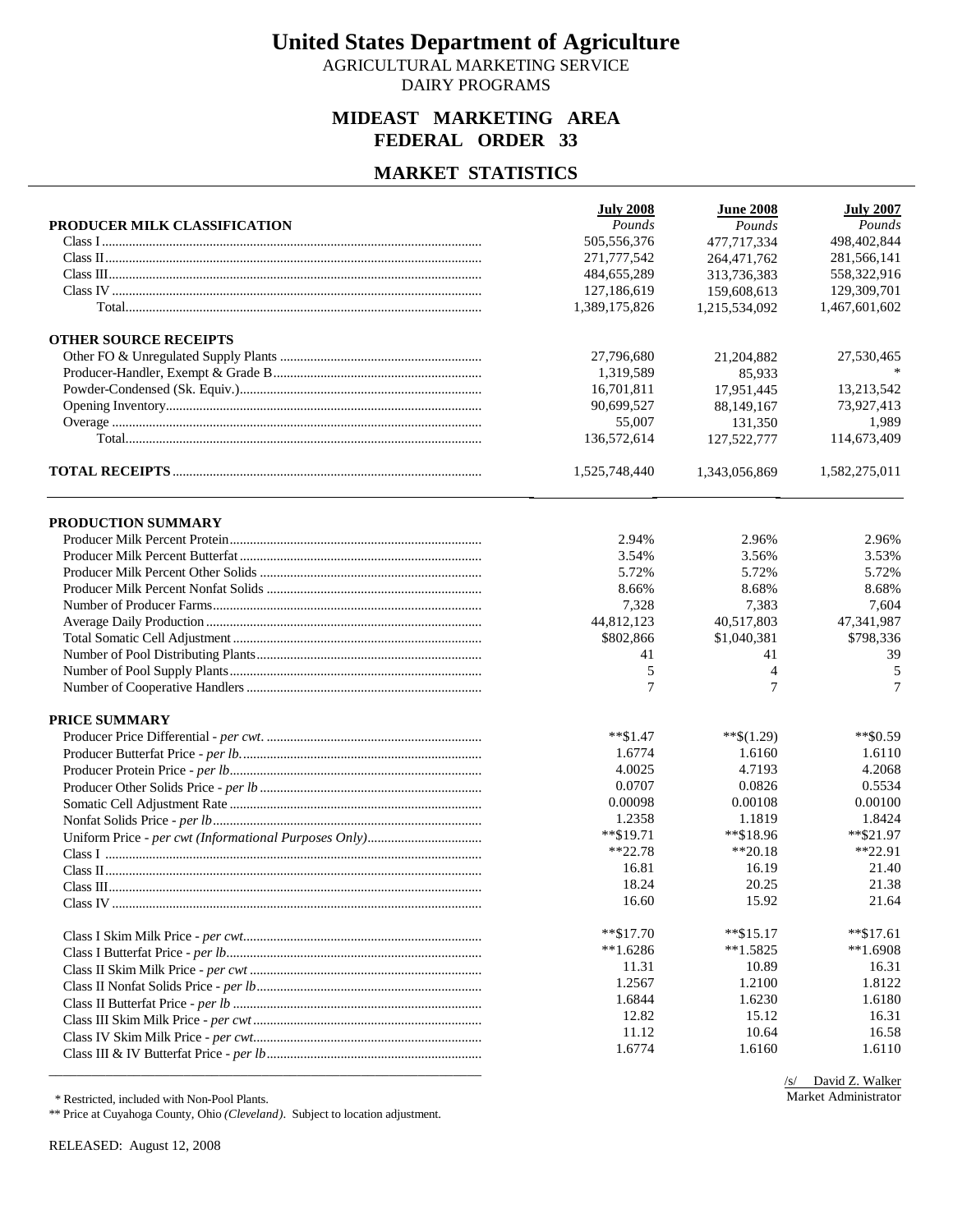AGRICULTURAL MARKETING SERVICE DAIRY PROGRAMS

### **MIDEAST MARKETING AREA FEDERAL ORDER 33**

#### **MARKET STATISTICS**

|                              | <b>August 2008</b> | <b>July 2008</b> | <b>August 2007</b> |
|------------------------------|--------------------|------------------|--------------------|
| PRODUCER MILK CLASSIFICATION | Pounds             | Pounds           | Pounds             |
|                              | 538,398,155        | 505,556,376      | 556,449,207        |
|                              | 264,487,114        | 271,777,542      | 197,240,547        |
|                              | 414,078,177        | 484,655,289      | 423,777,046        |
|                              | 112,128,337        | 127,186,619      | 69,361,685         |
|                              | 1,329,091,783      | 1,389,175,826    | 1,246,828,485      |
| <b>OTHER SOURCE RECEIPTS</b> |                    |                  |                    |
|                              | 34,606,311         | 27,796,680       | 26,533,640         |
|                              | 904,046            | 1,319,589        | 1,060,711          |
|                              | 16,183,763         | 16,701,811       | 16.187.256         |
|                              | 81,897,543         | 90,699,527       | 80,985,617         |
|                              | 7,607              | 55,007           | 131,688            |
|                              | 133,599,270        | 136,572,614      | 124,898,912        |
|                              | 1,462,691,053      | 1,525,748,440    | 1,371,727,397      |
| PRODUCTION SUMMARY           |                    |                  |                    |
|                              | 2.97%              | 2.94%            | 2.96%              |
|                              | 3.57%              | 3.54%            | 3.55%              |
|                              | 5.70%              | 5.72%            | 5.72%              |
|                              | 8.67%              | 8.66%            | 8.68%              |
|                              | 7,376              | 7,328            | 8,006              |
|                              | 42,873,928         | 44,812,123       | 40,220,274         |
|                              | \$734,420          | \$802,866        | \$409,995          |
|                              | 41                 | 41               | 39                 |
|                              | 6                  | 5                | 6                  |
|                              | 7                  | 8                | 8                  |
| <b>PRICE SUMMARY</b>         |                    |                  |                    |
|                              | $*$ $$1.38$        | $**\$1.47$       | $**\$2.36$         |
|                              | 1.7413             | 1.6774           | 1.5872             |
|                              | 3.6497             | 4.0025           | 3.9412             |
|                              | 0.0529             | 0.0707           | 0.4368             |
|                              | 0.00093            | 0.00098          | 0.00096            |
|                              | 1.2147             | 1.2358           | 1.8785             |
|                              | $*$ \$18.70        | $*$ $$19.71$     | **\$22.19          |
|                              | $**20.47$          | $*22.78$         | $**23.76$          |
|                              | 17.45              | 16.81            | 22.41              |
|                              | 17.32              | 18.24            | 19.83              |
|                              | 16.64              | 16.60            | 21.87              |
|                              | $*$ \$15.05        | $**\$17.70$      | $*$ \$18.74        |
|                              | $**1.7004$         | $**1.6286$       | $*1.6210$          |
|                              | 11.74              | 11.31            | 17.44              |
|                              | 1.3044             | 1.2567           | 1.9378             |
|                              | 1.7483             | 1.6844           | 1.5942             |
|                              | 11.63              | 12.82            | 14.79              |
|                              | 10.93              | 11.12            | 16.91              |
|                              | 1.7413             | 1.6774           | 1.5872             |
|                              |                    |                  |                    |

\* Restricted, included with Non-Pool Plants.

\*\* Price at Cuyahoga County, Ohio *(Cleveland)*. Subject to location adjustment.

RELEASED: September 11, 2008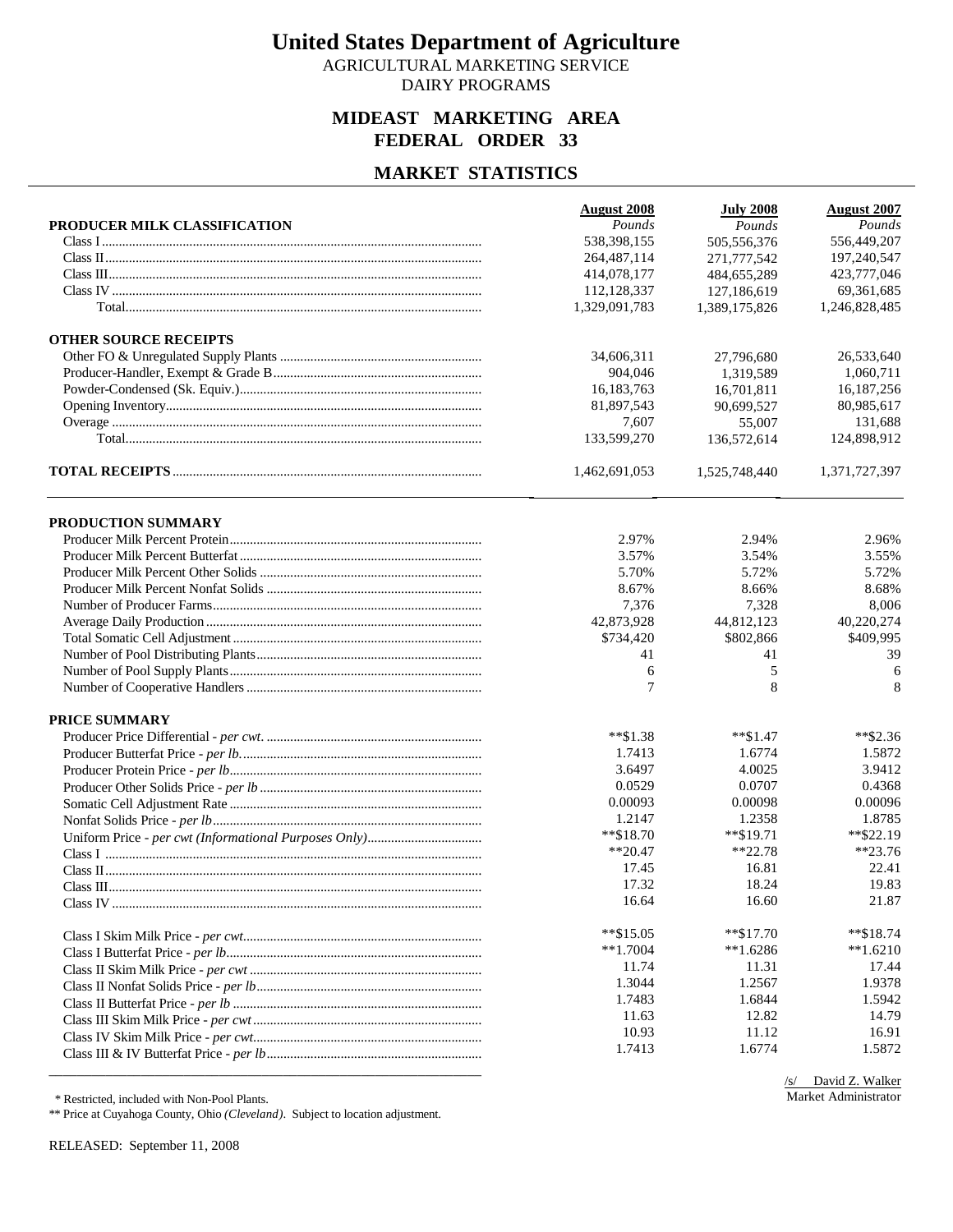AGRICULTURAL MARKETING SERVICE DAIRY PROGRAMS

### **MIDEAST MARKETING AREA FEDERAL ORDER 33**

## **MARKET STATISTICS**

|                              | September 2008 | <b>August 2008</b> | September 2007 |
|------------------------------|----------------|--------------------|----------------|
| PRODUCER MILK CLASSIFICATION | Pounds         | Pounds             | Pounds         |
|                              | 566,415,573    | 538,398,155        | 532,172,658    |
|                              | 245,866,410    | 264, 487, 114      | 207,887,864    |
|                              | 387,514,507    | 414,078,177        | 469,530,011    |
|                              | 53,348,445     | 112,128,337        | 95,804,737     |
|                              | 1,253,144,935  | 1,329,091,783      | 1,305,395,270  |
| <b>OTHER SOURCE RECEIPTS</b> |                |                    |                |
|                              | 40,245,724     | 34,606,311         | 21,896,329     |
|                              | 743,034        | 904,046            | 1,098,873      |
|                              | 14,460,453     | 16,183,763         | 12,885,908     |
|                              | 98,711,125     | 81,897,543         | 71,449,881     |
|                              | 245,120        | 7,607              | 491,182        |
|                              | 154,405,456    | 133,599,270        | 107,822,173    |
|                              | 1,407,550,391  | 1,462,691,053      | 1,413,217,443  |
| PRODUCTION SUMMARY           |                |                    |                |
|                              | 3.03%          | 2.97%              | 3.03%          |
|                              | 3.65%          | 3.57%              | 3.60%          |
|                              | 5.69%          | 5.70%              | 5.72%          |
|                              | 8.72%          | 8.67%              | 8.75%          |
|                              | 7,191          | 7,376              | 8,011          |
|                              | 41,771,498     | 42,873,928         | 43,513,176     |
|                              | \$803,302      | \$734,420          | \$590,756      |
|                              | 41             | 41                 | 39             |
|                              | 6              | 6                  | 6              |
|                              | 7              | $\tau$             | 8              |
| <b>PRICE SUMMARY</b>         |                |                    |                |
|                              | $**\$1.77$     | $*$ $$1.38$        | $*$ $$1.87$    |
|                              | 1.8196         | 1.7413             | 1.5101         |
|                              | 3.2689         | 3.6497             | 4.3929         |
|                              | 0.0234         | 0.0529             | 0.2890         |
|                              | 0.00089        | 0.00093            | 0.00101        |
|                              | 1.0455         | 1.2147             | 1.8797         |
|                              | **\$18.05      | $*$ \$18.70        | **\$21.94      |
|                              | $**19.65$      | $**20.47$          | **23.91        |
|                              | 17.58          | 17.45              | 22.16          |
|                              | 16.28          | 17.32              | 20.07          |
|                              | 15.45          | 16.64              | 21.61          |
|                              | **\$13.98      | $*$ \$15.05        | $*$ \$18.76    |
|                              | $*1.7611$      | $**1.7004$         | $*1.6582$      |
|                              |                | 11.74              | 17.46          |
|                              | 11.59          |                    |                |
|                              | 1.2878         | 1.3044             | 1.9400         |
|                              | 1.8266         | 1.7483             | 1.5171         |
|                              | 10.27          | 11.63              | 15.32          |
|                              | 9.41<br>1.8196 | 10.93<br>1.7413    | 16.92          |

\* Restricted, included with Non-Pool Plants.

\*\* Price at Cuyahoga County, Ohio *(Cleveland)*. Subject to location adjustment.

RELEASED: October 10, 2008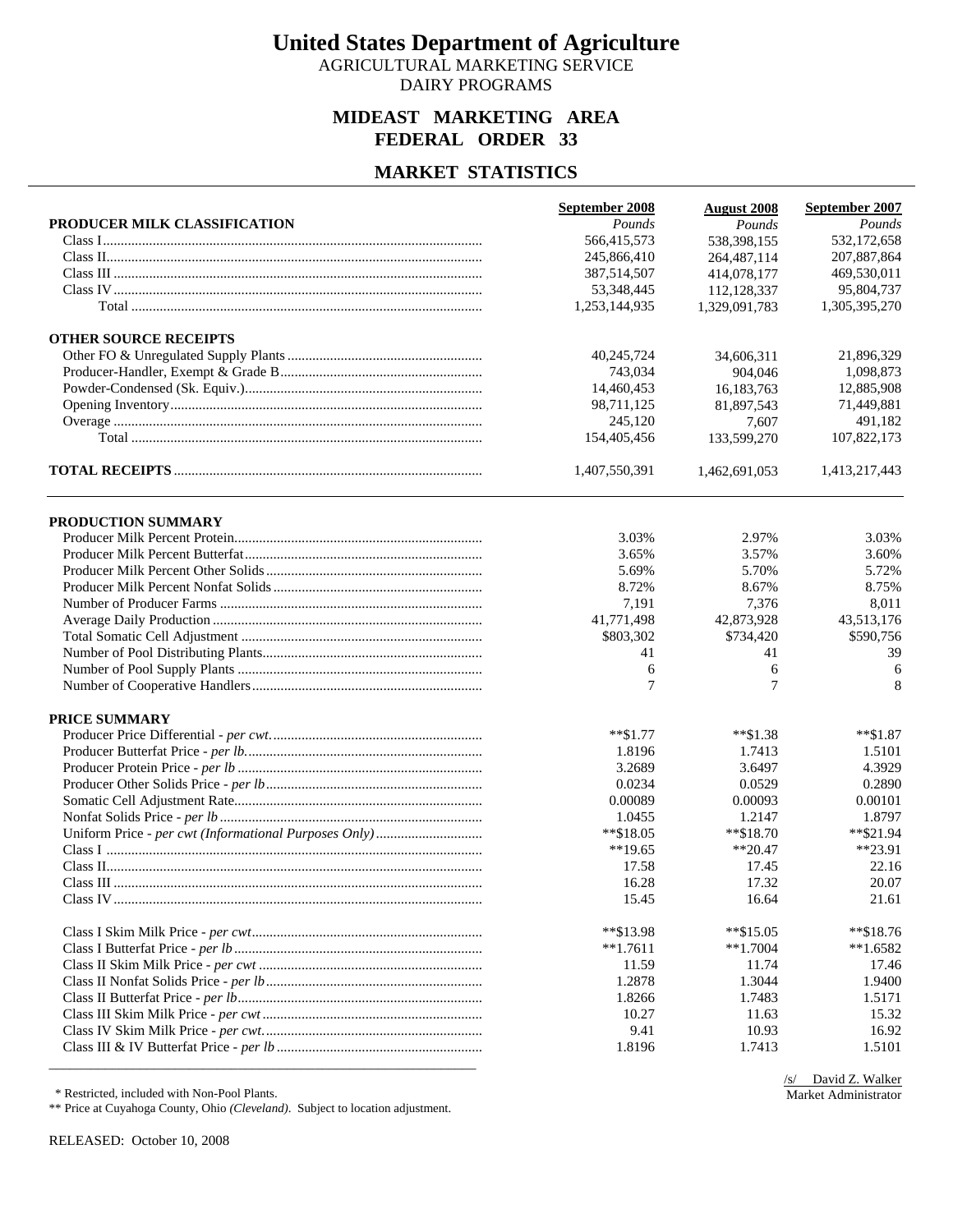AGRICULTURAL MARKETING SERVICE DAIRY PROGRAMS

### **MIDEAST MARKETING AREA FEDERAL ORDER 33**

#### **MARKET STATISTICS**

|                              | October 2008  | September 2008 | October 2007  |
|------------------------------|---------------|----------------|---------------|
| PRODUCER MILK CLASSIFICATION | Pounds        | Pounds         | Pounds        |
|                              | 601,541,013   | 566,415,573    | 582,334,073   |
|                              | 241,221,269   | 245,866,410    | 162,752,022   |
|                              | 279,000,390   | 387,514,507    | 470,670,612   |
|                              | 65,295,121    | 53,348,445     | 60,756,714    |
|                              | 1,187,057,793 | 1,253,144,935  | 1,276,513,421 |
| <b>OTHER SOURCE RECEIPTS</b> |               |                |               |
|                              | 45,711,502    | 40,245,724     | 25,702,222    |
|                              | 764,431       | 743,034        |               |
|                              | 13,258,408    | 14,460,453     | 13,528,740    |
|                              | 93,127,727    | 98,711,125     | 91,248,941    |
|                              | 398,630       | 245,120        | 80,141        |
|                              | 153,260,698   | 154,405,456    | 130,560,044   |
|                              | 1,340,318,491 | 1,407,550,391  | 1,407,073,465 |
| PRODUCTION SUMMARY           |               |                |               |
|                              | 3.11%         | 3.03%          | 3.09%         |
|                              | 3.76%         | 3.65%          | 3.70%         |
|                              | 5.68%         | 5.69%          | 5.70%         |
|                              | 8.79%         | 8.72%          | 8.79%         |
|                              | 7,327         | 7,191          | 7,979         |
|                              | 38,292,187    | 41,771,498     | 41,177,852    |
|                              | \$1,113,895   | \$803,302      | \$846,190     |
|                              | 41            | 41             | 39            |
|                              | 6             | 6              | 6             |
|                              | 9             | 7              | $\tau$        |
| <b>PRICE SUMMARY</b>         |               |                |               |
|                              | $**$ \$(0.26) | $**\$1.77$     | **\$2.43      |
|                              | 1.8507        | 1.8196         | 1.4092        |
|                              | 3.5490        | 3.2689         | 4.1695        |
|                              | (0.0047)      | 0.0234         | 0.2286        |
|                              | 0.00095       | 0.00089        | 0.00096       |
|                              | 0.8226        | 1.0455         | 1.8855        |
|                              | $*$ \$16.80   | $*$ \$18.05    | $*$ \$21.13   |
|                              | $**17.53$     | $**19.65$      | $**23.59$     |
|                              | 16.60         | 17.58          | 21.90         |
|                              | 17.06         | 16.28          | 18.70         |
|                              | 13.62         | 15.45          | 21.31         |
|                              |               |                |               |
|                              | $*$ $$11.76$  | **\$13.98      | **\$18.86     |
|                              | $**1.7651$    | $*1.7611$      | $*1.5409$     |
|                              | 10.46         | 11.59          | 17.56         |
|                              | 1.1622        | 1.2878         | 1.9511        |
|                              | 1.8577        | 1.8266         | 1.4162        |
|                              | 10.97         | 10.27          | 14.27         |
|                              | 7.40          | 9.41           | 16.97         |
|                              | 1.8507        | 1.8196         | 1.4092        |
|                              |               |                |               |

\* Restricted, included with Non-Pool Plants.

\*\* Price at Cuyahoga County, Ohio *(Cleveland)*. Subject to location adjustment.

RELEASED: November 11, 2008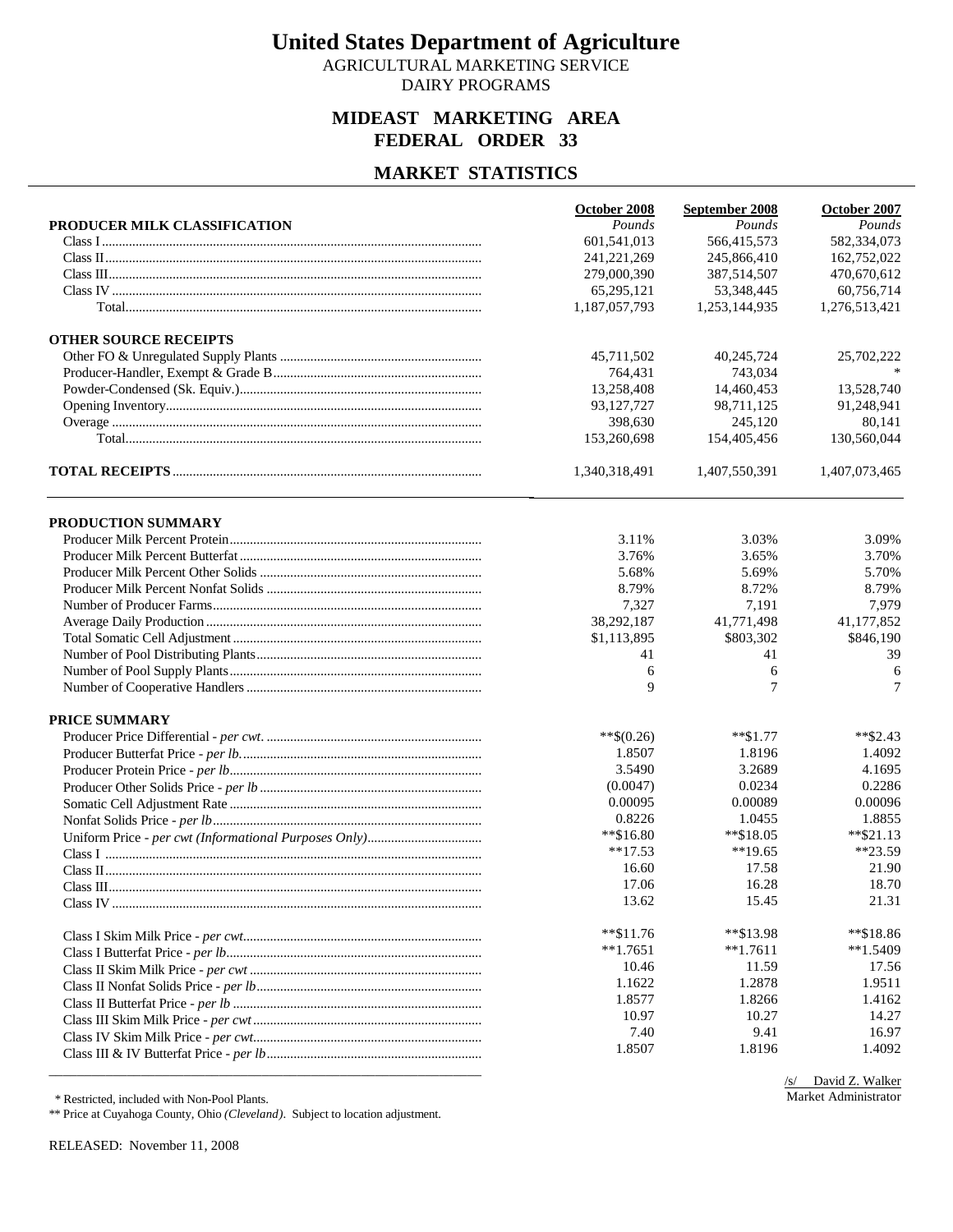AGRICULTURAL MARKETING SERVICE DAIRY PROGRAMS

### **MIDEAST MARKETING AREA FEDERAL ORDER 33**

### **MARKET STATISTICS**

|                              | November 2008 | October 2008  | November 2007 |
|------------------------------|---------------|---------------|---------------|
| PRODUCER MILK CLASSIFICATION | Pounds        | Pounds        | Pounds        |
|                              | 551,264,969   | 601,541,013   | 571,301,407   |
|                              | 220.145.408   | 241.221.269   | 137,560,244   |
|                              | 412,661,070   | 279,000,390   | 491,766,660   |
|                              | 115,936,379   | 65,295,121    | 60,583,986    |
|                              | 1,300,007,826 | 1,187,057,793 | 1,261,212,297 |
| <b>OTHER SOURCE RECEIPTS</b> |               |               |               |
|                              | 34,074,241    | 45,711,502    | 35,738,973    |
|                              | 763,151       | 764,431       | 899,831       |
|                              | 11,162,153    | 13,258,408    | 12,642,465    |
|                              | 88,749,708    | 93,127,727    | 83,688,694    |
|                              | 333,633       | 398,630       | 753,956       |
|                              | 135,082,886   | 153,260,698   | 133,723,919   |
|                              | 1,435,090,712 | 1,340,318,491 | 1,394,936,216 |
| PRODUCTION SUMMARY           |               |               |               |
|                              | 3.15%         | 3.11%         | 3.16%         |
|                              | 3.83%         | 3.76%         | 3.82%         |
|                              | 5.69%         | 5.68%         | 5.70%         |
|                              | 8.84%         | 8.79%         | 8.86%         |
|                              | 7,271         | 7,327         | 7,988         |
|                              | 43,333,594    | 38,292,187    | 42,040,410    |
|                              | \$1,352,035   | \$1,113,895   | \$1,169,941   |
|                              | 42            | 41            | 39            |
|                              | 6             | 6             | 6             |
|                              | 8             | 9             | 7             |
| <b>PRICE SUMMARY</b>         |               |               |               |
|                              | $*$ \$ 0.81   | $*$(0.26)$    | *\$1.86       |
|                              | 1.7730        | 1.8507        | 1.4077        |
|                              | 3.1301        | 3.5490        | 4.3081        |
|                              | (0.0099)      | (0.0047)      | 0.2461        |
|                              | 0.00088       | 0.00095       | 0.00098       |
|                              | 0.6953        | 0.8226        | 1.7812        |
|                              | $*\$16.32$    | $*16.80$      | $*$ \$21.08   |
|                              | $*19.33$      | $*17.53$      | $*23.45$      |
|                              | 14.45         | 16.60         | 22.07         |
|                              | 15.51         | 17.06         | 19.22         |
|                              | 12.25         | 13.62         | 20.40         |
|                              | $*\$13.29$    | $*\$11.76$    | *\$19.04      |
|                              | $*1.8588$     | $*1.7651$     | $*1.4518$     |
|                              | 8.52          | 10.46         | 17.74         |
|                              | 0.9467        | 1.1622        | 1.9711        |
|                              | 1.7800        | 1.8577        | 1.4147        |
|                              | 9.64          | 10.97         | 14.81         |
|                              | 6.26          | 7.40          | 16.03         |
|                              | 1.7730        | 1.8507        | 1.4077        |
|                              |               |               |               |

\* Price at Cuyahoga County, Ohio *(Cleveland)*. Subject to location adjustment.